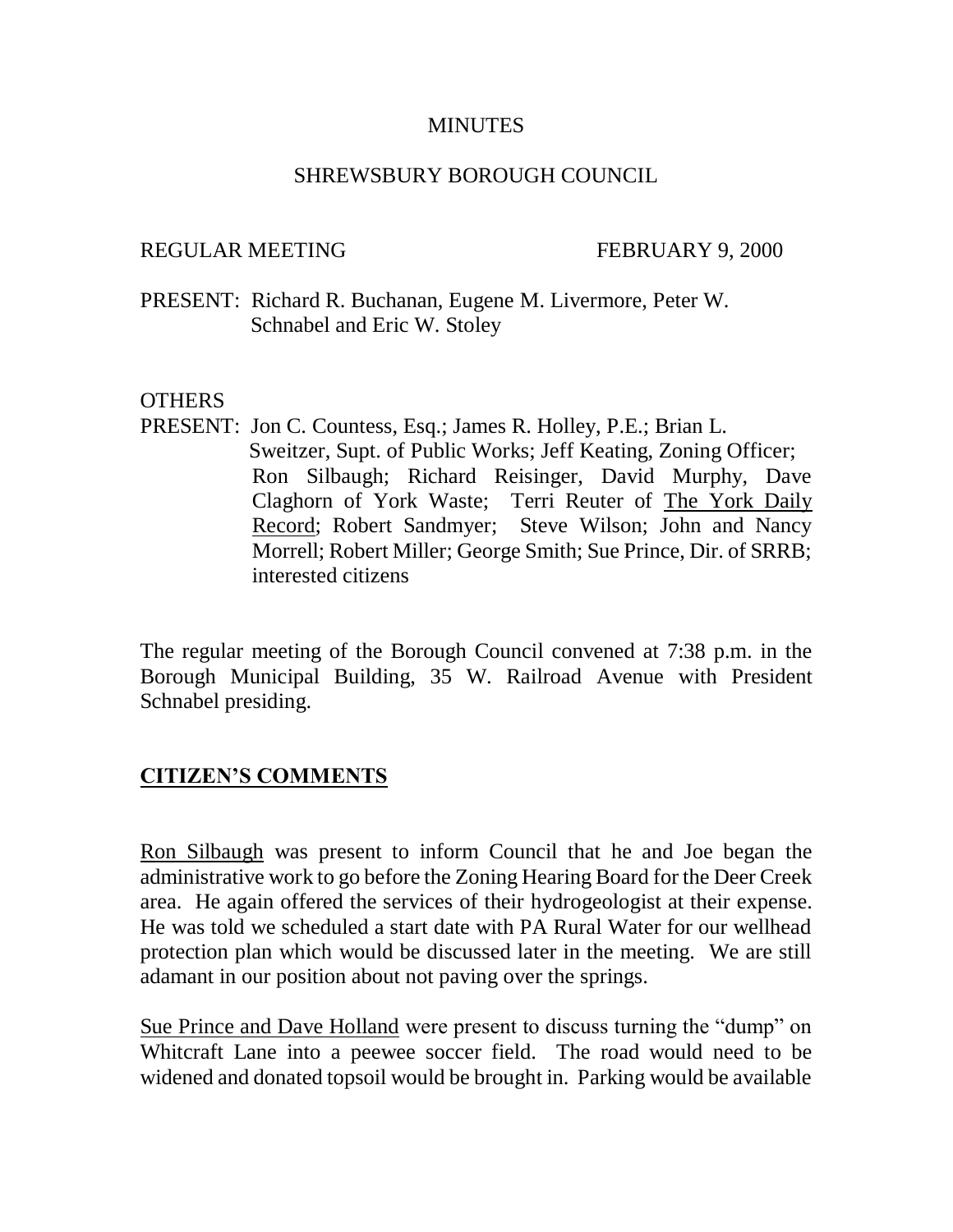in the rear and Sue said scheduling would be done so that two games don't overlap.

Council was concerned about noise. The Public Lands, Buildings and Finance Committee will be asked to look at the property with Brian for a report at the next meeting.

Bob Miller was present regarding the garage in the rear of 46-48 N. Main Street in that it exceeds the height limitations, lot area and width and possibly violates other zoning requirements. The garage was started in 1993 and has, over time, become what looks like a two unit dwelling which includes five dormers.

The owner has been informed that no occupancy permit will be issued and he has asked for the return of the sewer tapping fee which was returned on January 18, 2000. Council is concerned this situation got as far as it did and they are going to investigate to see how it happened. Irvin has been informed an occupancy permit should not be issued. Brian stated Mr. Cresswell told him he still wants to connect water and sewer to the garage. No tapping fee will be charged if the use is strictly for Cresswell's own personal use of the garage such as his workshop. If the use becomes commercial such as a photography studio, then a fee would have to be paid. Sol. Countess was asked to send Cresswell a letter clarifying the conditions of connecting to the water and the sewer.

## **APPROVAL OF MINUTES**

- E. Stoley moved to approve the minutes of the January 3, 2000 meeting.
- R. Buchanan seconded. The motion carried with all in favor.

# **APPROVAL OF EXPENDITURES AND REPORT OF ACCOUNTS**

E. Stoley moved to approve the expenditures and report of accounts for December, 1999 and January, 2000.

R. Buchanan seconded. The motion carried with all in favor.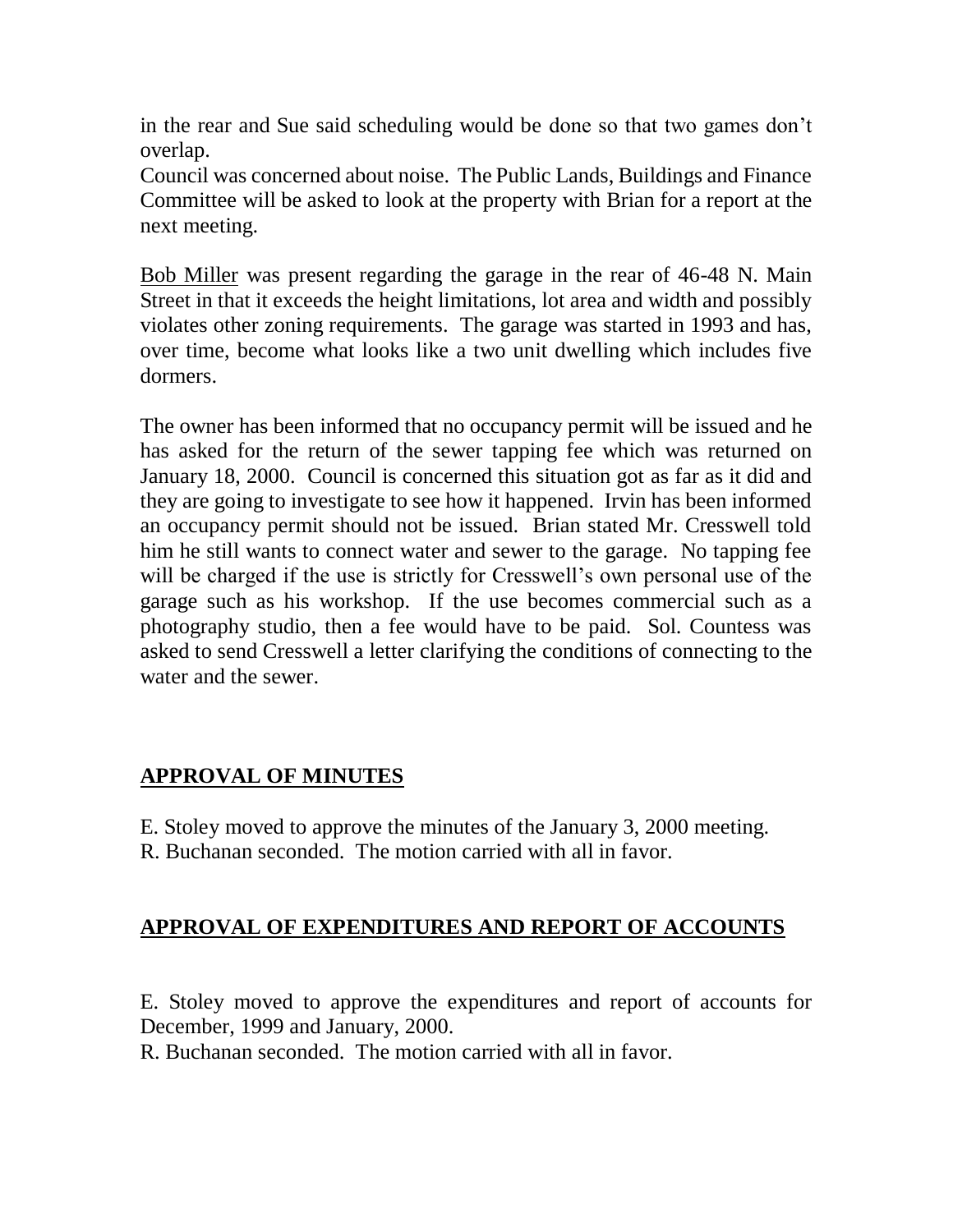## **BILLS**

- James R. Holley & Assoc. authority meeting \$105.53; Deer Creek, Proportionate sharing report, Lacy EDU study \$422.10; general engineering \$386.93; reservoir rehabilitation \$236.85; Trout Run emergency generator \$330.85; update sewer plan \$442.50; general engineering from December \$719.28; wellhead protection and nitrate removal \$370.42
- Velda Nickell bookkeeping services for January 20 hours \$600.00
- SRRB concert contribution \$250.00

E. Livermore moved to approve the above bills.

E. Stoley seconded. The motion carried with all in favor.

## **SUBDIVISION AND LAND DEVELOPMENT BUSINESS**

- Market Square – Preliminary/Final Land Development Plan

The plan is to enlarge the Eckerd Drug to include a drive through and to increase or decrease some of the stores in the middle. A special exception and variance are required regarding the front yard encroachment, maximum impervious surface coverage and less parking spaces, some of these problems the Borough created. The new owners plan to revitalize the shopping center to include more green areas.

Eng. Holley said his comments have been taken care of and he told Mr. Wilson and Mr. Sandmyer that grease traps will need to be installed at the restaurant(s) and food store.

R. Buchanan moved to approve the final land development plan contingent upon a favorable decision by the Zoning Hearing Board on the special exception and variance requests.

E. Stoley seconded. The motion carried with all in favor.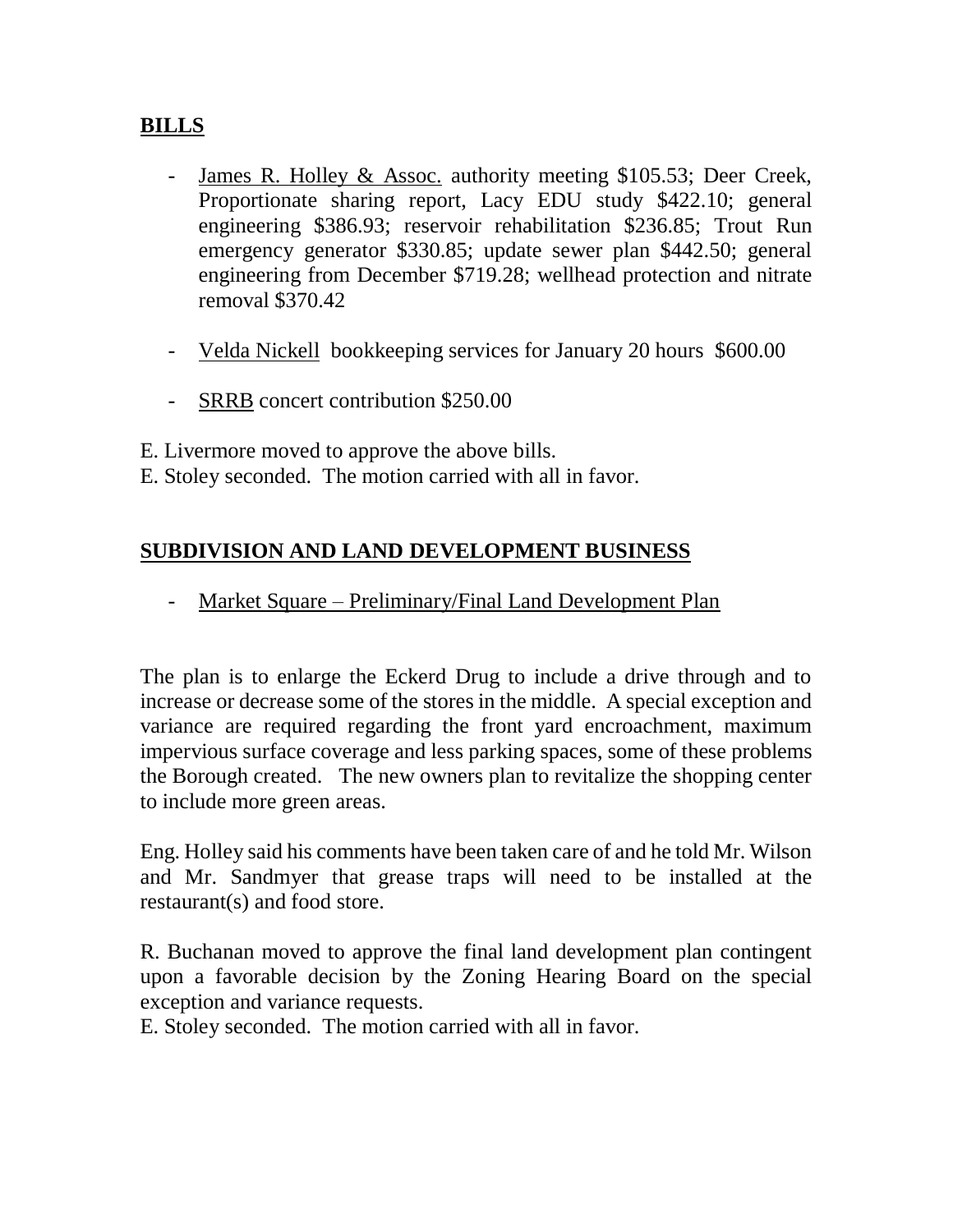## **REPORTS**

## Zoning Officer – Jeff Keating

The report for January is on file.

## **PROBLEMS WITH YORK WASTE DISPOSAL**

Dick Reisinger, Dave Claghorn and David Murphy were present to answer questions and to give explanations as to the quality of recent service. The regular thrower was promoted to driver and since the middle of December we have had fill-ins. There were also mechanical problems with their equipment and a lot of illness making the company short-staffed. A regular thrower will be in place now on both collection days. Mr. Claghorn stated he will be stopping in the office more frequently. It was also asked that York Waste Disposal contact the Borough office if there is a delayed schedule. The representatives were told that the cans should be placed up in the driveways or yards, not in the street. It was also made clear that the only time we are to be on a delayed scheduled is when it snows or if a holiday falls on our collection day.

## **Water & Sewer** – Richard R. Buchanan

- Wellhead Protection

There will be a meeting on Wednesday, February 23 at 1:00 p.m. with PA Rural Water to discuss the plan and to tour the water system.

- 107 Raypaula Dr.

A backflow valve and meter were installed on January 13. A week later the homeowner discovered a leak at the check valve. The carpet was damp with little or no damage. Brian discussed with the homeowner that this was her responsibility. The homeowner should be told that in the past such claims as this were denied by the Borough's insurance carrier.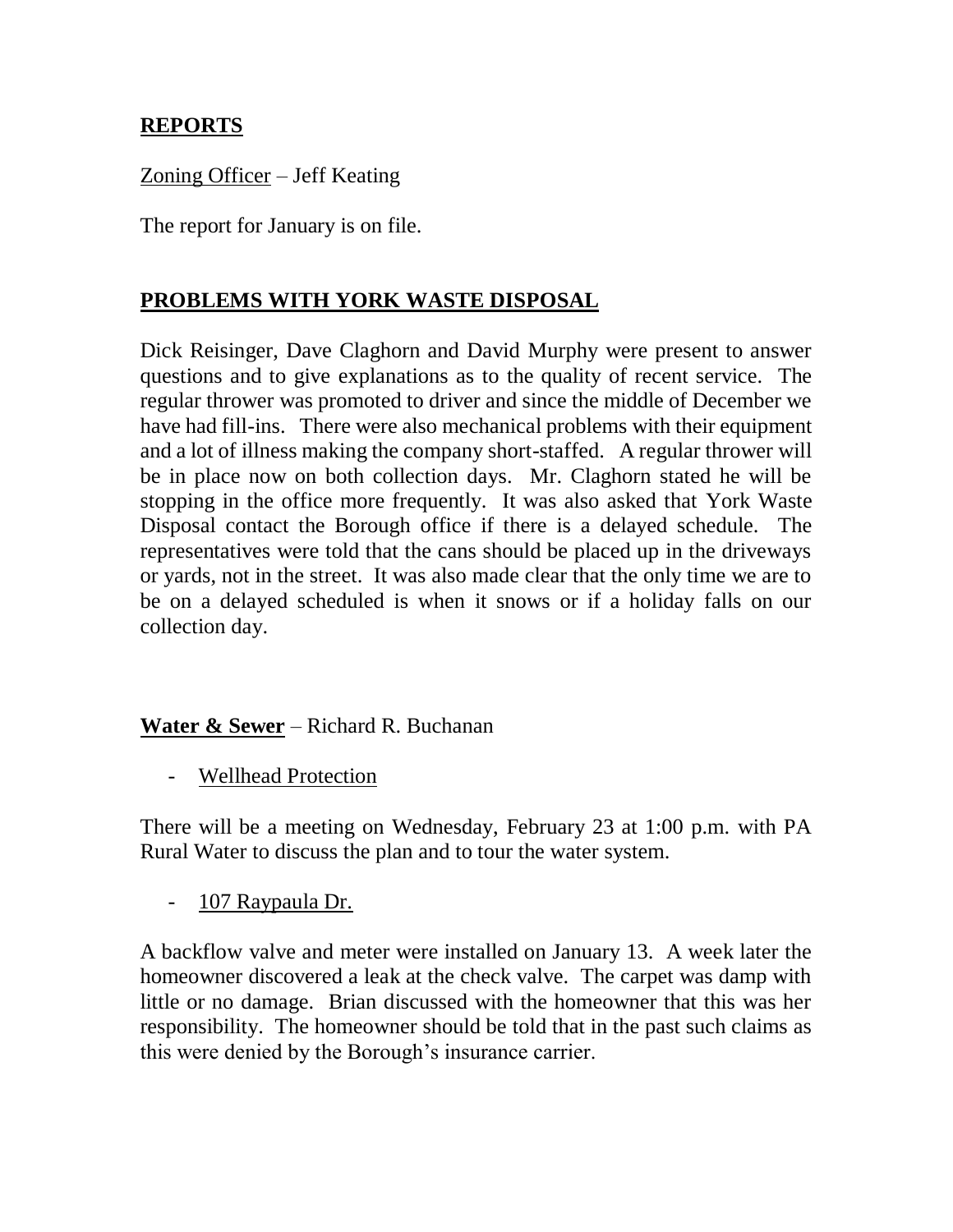- Grease Traps

Brian is working on grease interceptor specifications for restaurants, car washes, and garages. There were some problems recently.

## **Public Roads & Lighting**

- 25 W. Clearview Dr.

The new owner of the former Score King property claims her access or driveway is a Borough alley and should be plowed.

There is a sewer right of way for the force main in this area but the proposed alley was never developed or adopted by the Borough is therefore not an area that we maintain.

## - W. Railroad Ave. and Hill Street Intersection

Brian obtained a price on a concrete form for the street sign at the corner of Hill Street and W. Railroad Avenue. Sonatube is about \$10 and enables concrete to form around a signpost.

Brian was instructed to install the concrete form around the street sign with a heighth of four feet, six inches.

### **Public Lands & Buildings and Finance** – Michael W. Ridgely

### **Engineer's Report**

### Hydrogeologist

Three proposals were received: Carlyle Gray Associates \$5,500.00; Geological Services, Inc. of Etters \$2,980.00; and Buchart-Horn, Inc. of York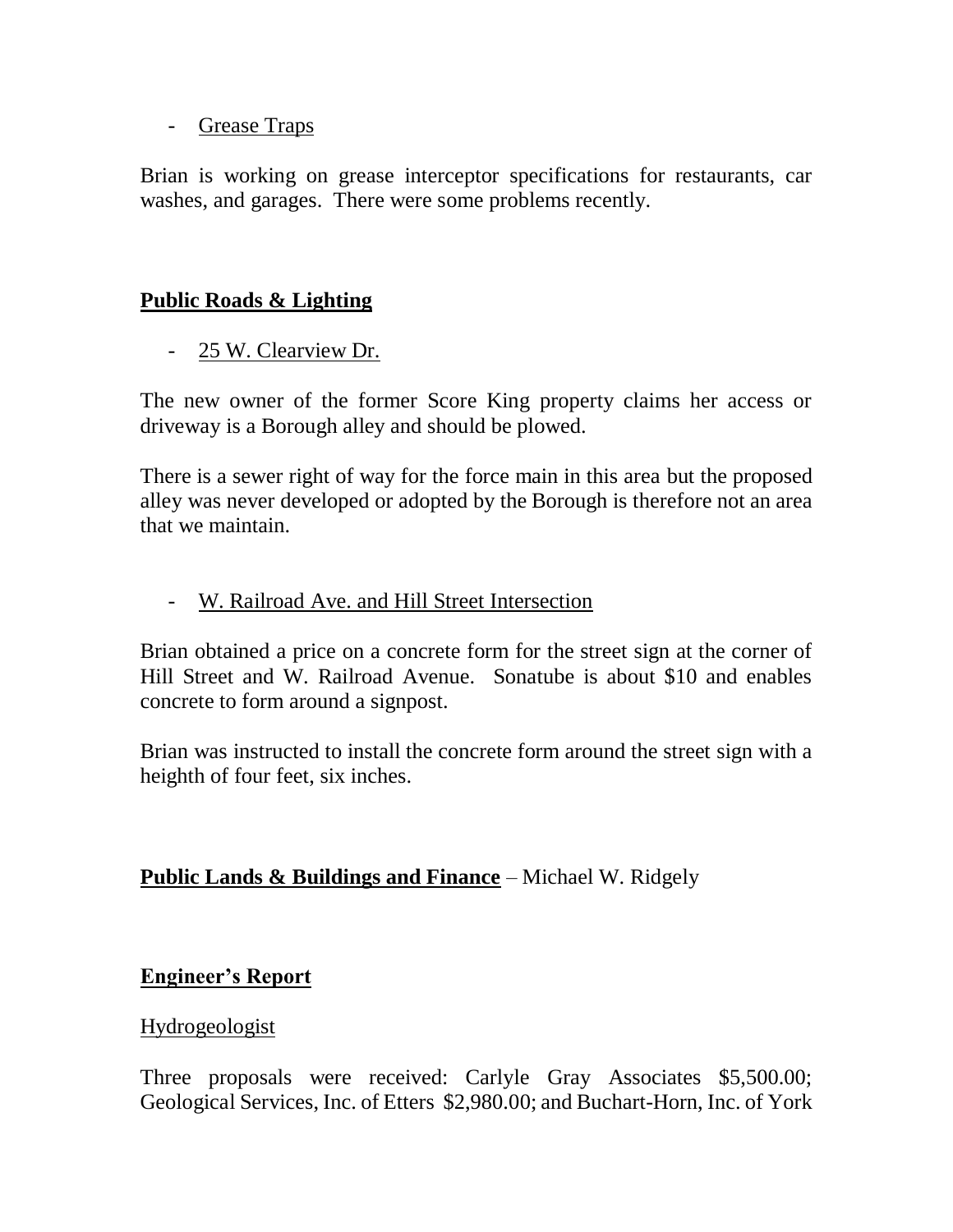\$5,000.00. Geological Services, Inc. authored two of the original seven DER pilot wellhead protection projects.

R. Buchanan moved to accept the proposal of Geological Services, Inc. in the amount of \$2,980.00.

E. Stoley seconded. The motion carried with all in favor.

### Street Lights on Northbrook Lane

Jim said Kinsley will be installing four street lights on the residential side of Northbrook Lane.

#### School Drainage Pond

Jim met with Wayne McCullough and water is still ponding at the south end. The School asked for some time to see how the pond is draining in the spring.

#### Trout Run Emergency Generator

This generator will be fueled by natural gas and a right of way will be required from Dwight Summers.

### Expansion of Borough Garage

Plans are to expand the garage 25 feet to the north and come out 12 to 15 feet on the west side for Brian's office.

#### Future Growth

Jim said the Borough may want to think about future development of the existing farmland and will the offices and public works buildings be large enough to handle the growth. Also, the older the sewer lines get the more maintenance will be required and the Borough may want to think about purchasing its own sewer vacuum truck and other maintenance equipment.

### Main Street Repaving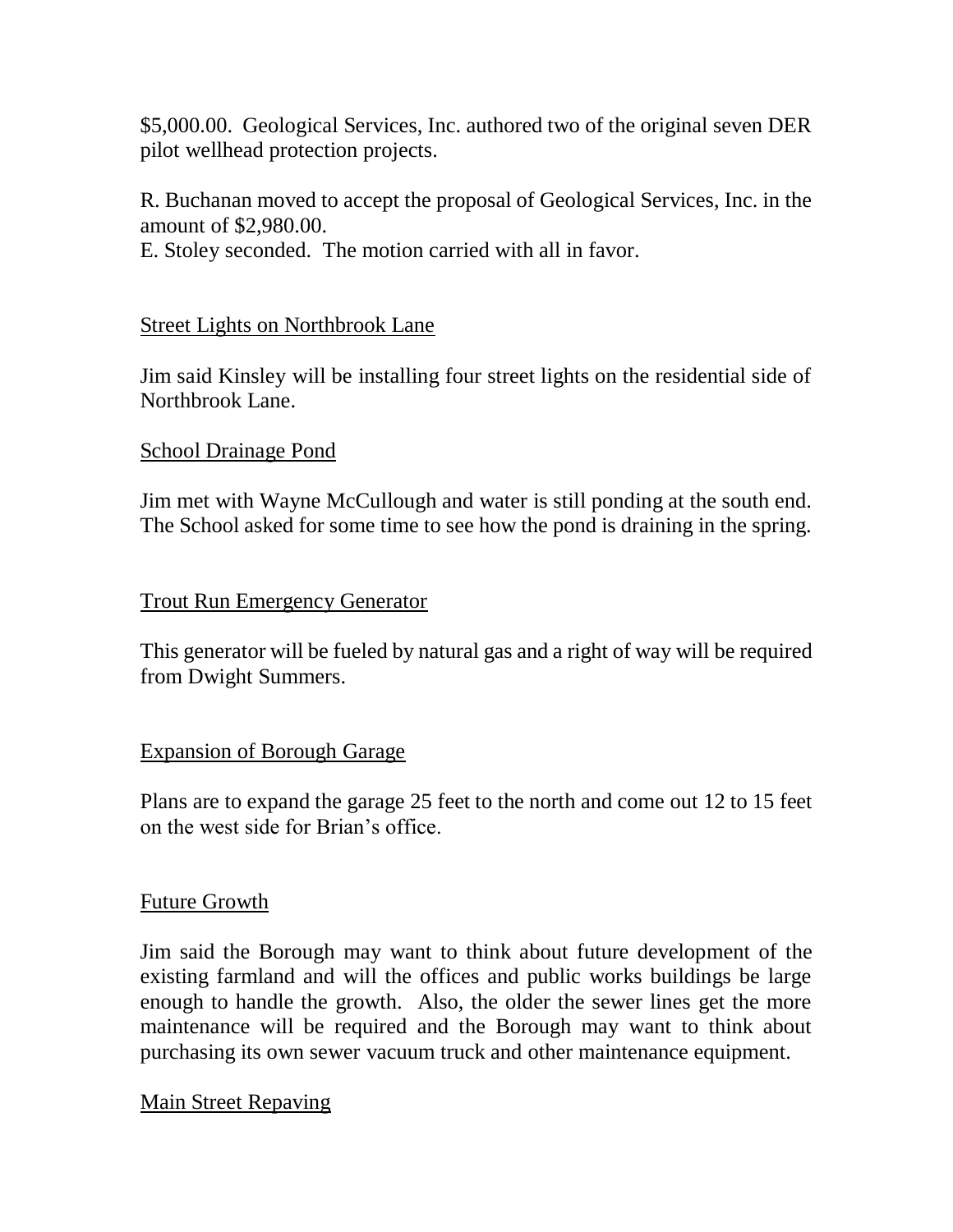PADOT stated milling will be done and the elevation may be raised at the area of Railroad Avenue. The municipalities still have to pay for the curbing.

## **Solicitor's Report**

#### WaWa, Inc.

Attorney Jeff Rehmeyer argued the case before Judge Kennedy. The Judge may uphold the Zoning Hearing Board's decision or he may send WaWa back to the Zoning Hearing Board for restrictions to be set.

#### Hopewell Township Appeal

Jon said it could take three to six months to hear anything.

### **Public Safety, Welfare and Personnel**

#### Public Works Conference

Brian would like to attend a conference sponsored by PA Rural Water from March  $28 - 31$  at State College.

- E. Stoley moved to authorize Brian to attend the conference.
- E. Livermore seconded. The motion carried with all in favor.

### **Secretary's Report** – Cindy L. Bosley

- Wellhead Protection Grant

A grant application was completed and will be submitted by the February 11 postmark deadline.

- E-mail/Internet Service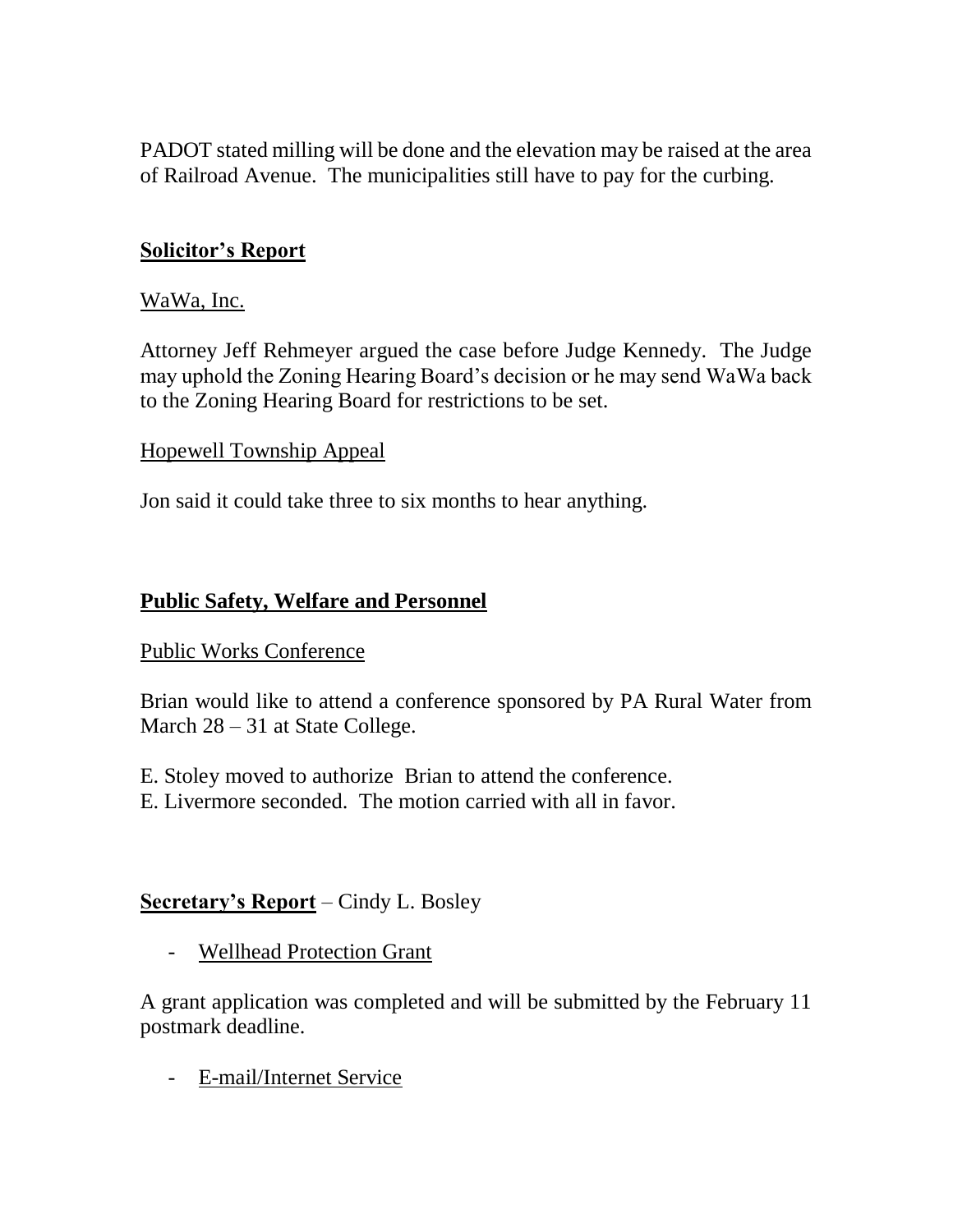Modems were installed on the two computers in the office but there is a problem with the connection with the internet company.

The Secretary was authorized to have a separate phone line installed.

1999 Audit

The audit of the 1999 records will begin on February 15.

## **York Area Earned Income Tax** – Eugene M. Livermore

## **Recreation Board/Regional Recreation Board** – Eric Stoley

- By-laws amendments

E. Stoley moved to amend the bylaws to allow an audit committee to audit the records each year instead of a certified public accounting firm. R. Buchanan seconded. The motion carried with all in favor.

## **Planning Commission/Regional Planning Commission** – Eric Stoley

## Regional Comprehensive Plan

Eric stated the York County Planning Commission reviewed the draft with comments and they have met with the reviewer and worked through the comments. A public meeting is set for March 9 at 7:00 pm. at the highschool.

## Exit 1

The York County Planning Commission was asked to study the exit one interchange as a result of the proposed growth to the east.

## **Southern Regional Police Department** – Richard R. Buchanan